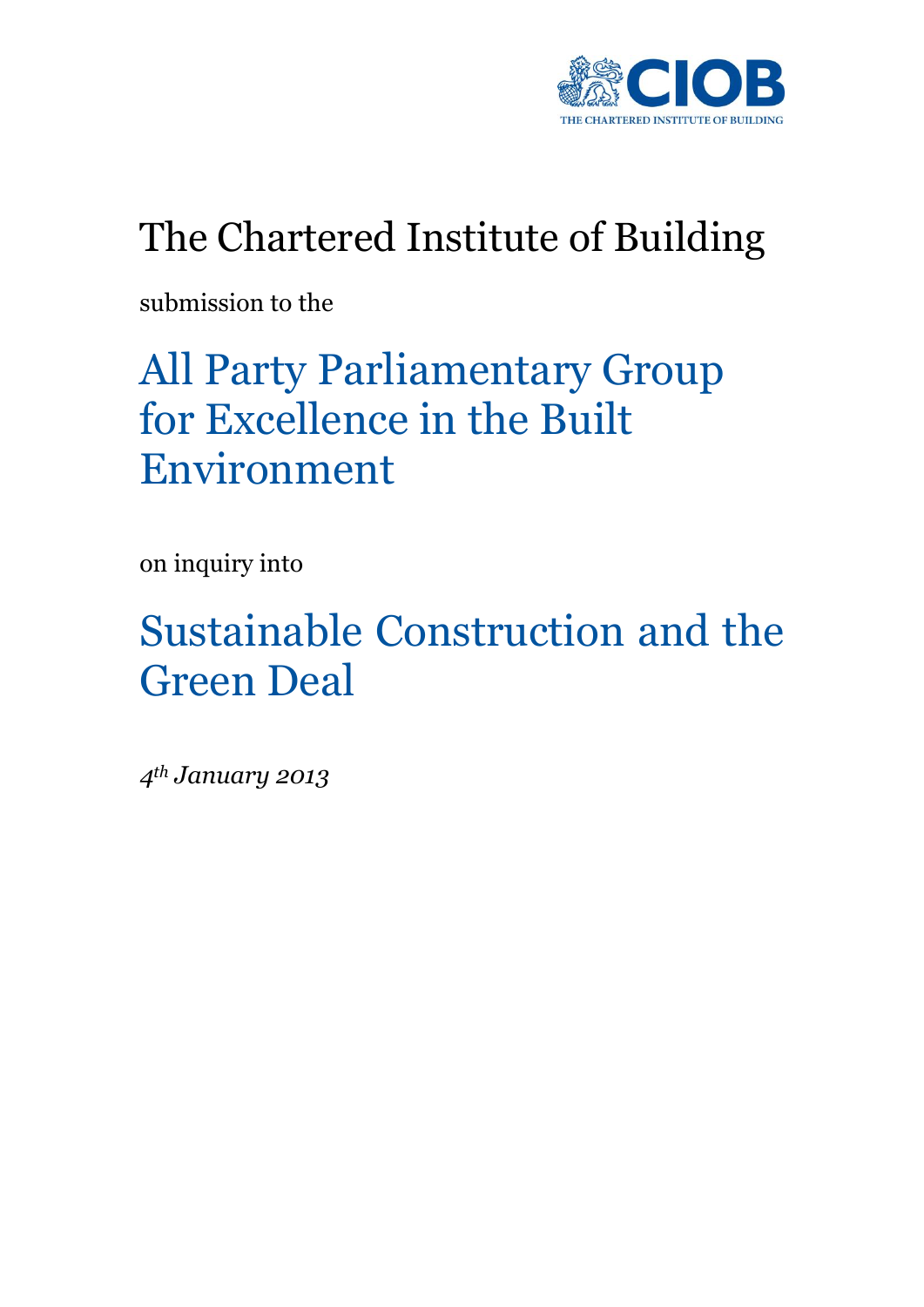

## **APPG for EBE inquiry into Sustainable Construction and the Green Deal**

### **Introduction**

The Chartered Institute of Building (CIOB) is at the heart of a management career in construction.

We focus on those entering and already in a management career in construction by delivering qualifications and certifications that meet the needs of a changing industry. We work with members, employers, academia and governments across the globe to drive forward the science and practice of management in construction.

The CIOB is a member of the Society for the Environment and is able to award the Chartered Environmentalist (CEnv) qualification. We currently have over 340 CEnv members and this number is steadily growing.

We welcome the opportunity to respond to this inquiry and we are happy to be involved in the debate as it develops.

#### **General comments**

The CIOB wholly supports sustainable construction, through best practice and innovation in the design, construction, operation, maintenance, retrofit and refurbishment, as well as in skills and leadership, of carbon reduction.

We are committed, through our Carbon Action 2050 initiative [\(www.carbonaction2050.com\)](http://www.carbonaction2050.com/), to support the built environment sector in achieving the CO<sup>2</sup> reduction target set out in the Climate Change Act 2008 of an 80% reduction in emissions by 2050, based on 1990 levels. Much of the below submission and policy positioning forms the basis of Carbon Action 2050.

## **Sustainable Construction**

#### **Overview**

1

More than 85% of the building stock that will exist in the year 2050 is already built.<sup>1</sup> Half of all dwellings in the UK are more than 50 years old and a fifth are more than 100 years old. Typically, buildings experience a number of refurbishments throughout their life, with a major refurbishment every 20 to 30 years. These refurbishments and retrofits represent an opportunity to reduce carbon emissions through refreshing a building's fabric and services equipment. Much of the technology to make these improvements already exists, and while take-up has been poor, the Green Deal can go some way to

<sup>&</sup>lt;sup>1</sup> Existing Homes Alliance, 2010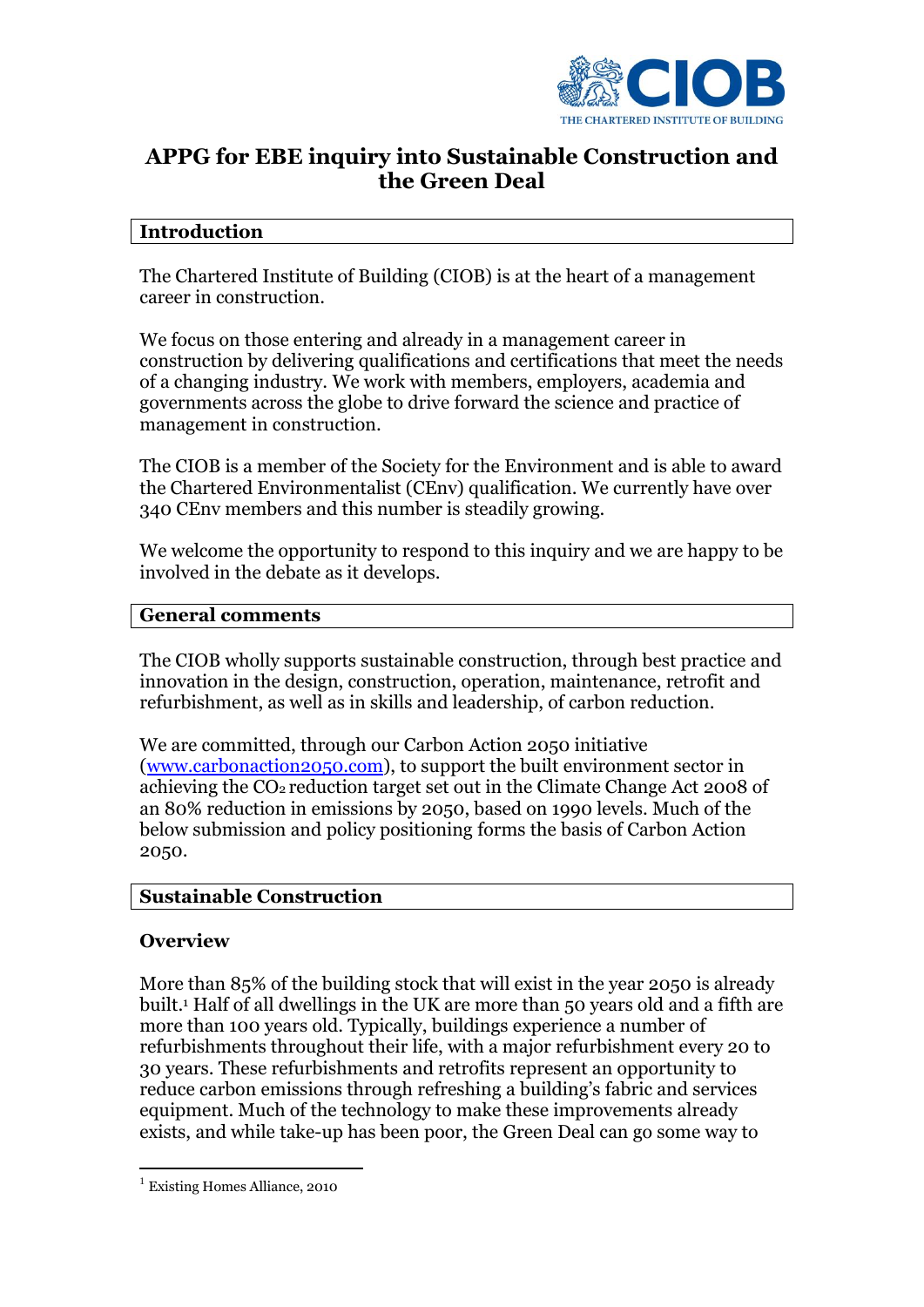

alleviating this if its full potential is realised (more in the section on the Green Deal below).

The CIOB supports minimum energy requirements through the Building Regulations Part L and its effective enforcement, as well as the certification and regular inspection of boilers and air-conditioning systems. We have concerns over the Terms of Reference of the recently convened Building Regulations and Housing Standards Review, which state that the Group will undertake a *"radical and fundamental review of the entire framework of Building Regulations and voluntary housing standards"*. In terms of sustainable construction, there are aspects such as Part L and the Code for Sustainable Homes that promote minimum standards and best practice respectively that should not be undermined. Other aspects of the Building Regulations are essentially there for consumer protection, and we hope that the somewhat rash Terms of Reference focus on removing duplication etc. as opposed to removing important standards.

The CIOB believes that, while refurbishment and retrofitting measures afford the opportunity to improve the energy efficiency of existing buildings, the various benefits that can be accrued from good building maintenance and repairs must not be forgotten. Good maintenance and repair work not only helps to minimise energy wastage and living discomfort, but also increases the durability and longevity of a building's fabric, yielding further long-term benefits in terms of the retention of embodied carbon. Poor maintenance means increasing carbon in a wasteful manner, which can also put the carbon invested into the building fabric at risk – best practice repair and maintenance is essential to both reduce this risk and to achieve the carbon reduction targets set out in the Climate Change Act 2008.

## **Energy efficiency**

It has been estimated that we spend 90% of our time indoors, with most of this time spent in homes. With approximately 30% of the UK's energy consumption used by homes and about 57% of this energy use attributed to space heating, the need for a focus on energy conservation is clearly evident.<sup>2</sup> To partly address this, CIOB supports the use of a regularly updated, simpleto-understand building operations and maintenance manuals. This gives a baseline level of optimum performance of building appliances and property generally, and is an invaluable tool for building owners and Facilities Managers to maintain the efficiency of the running of buildings through their lifecycle. This results in reduced emissions, greater energy efficiency, and reduced costs.

More information on this can be found in the [Operations and Maintenance](http://www.carbonaction2050.com/resources/carbon-hub/action-plan/operations-maintenance) [section of Carbon Action 2050.](http://www.carbonaction2050.com/resources/carbon-hub/action-plan/operations-maintenance)

<sup>&</sup>lt;u>.</u> <sup>2</sup> Nesbakken, R. *Energy Consumption for Space Heating: A Discrete-Continuous Approach* (2001)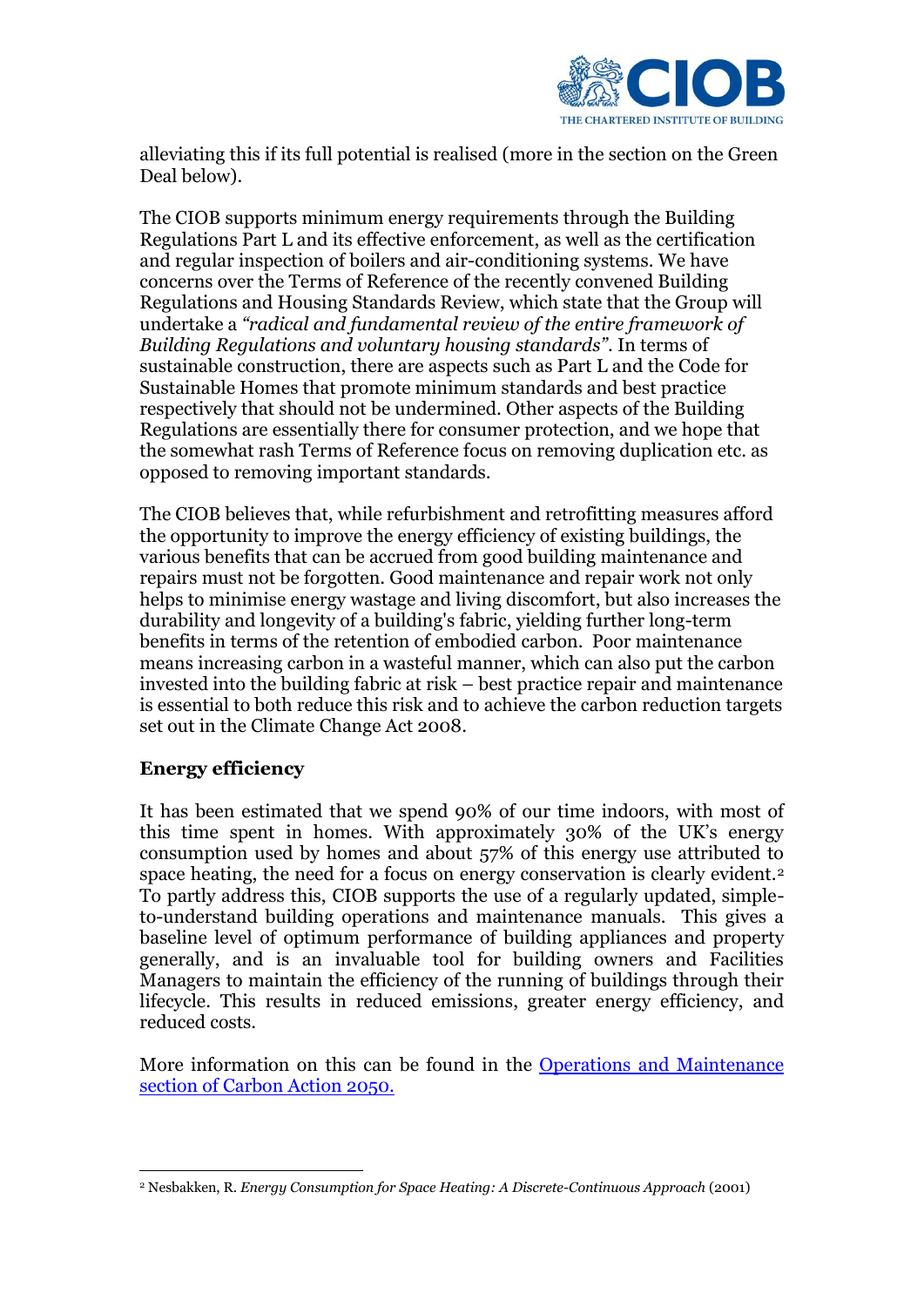

### **Design performance gap**

Studies have indicated that the energy efficiency of buildings has been underestimated when considering SAP/RdSAP estimates compared with actual performance i.e. the design performance gap. With the advent of zero

carbon homes from 2016, zero carbon non-domestic buildings from 2019, and demands from leading clients for more energy efficient, functional and comfortable buildings, it is vital that the construction industry addresses this. CIOB is working with organisations including BSRIA and the Soft Landings programme to assist in this. As above for energy efficiency, a regularly updated operations and maintenance manual can also assist in this regard to inform builder occupiers on how best to efficiently operate the building and its technology.

## **Display Energy Certificates (DECs)**

CIOB supports the extension of DECs to commercial buildings as mooted in the government's Carbon Plan. This will provide a more accurate assessment of actual energy use in a building and how to reduce carbon emissions, as opposed to Energy Performance Certificates (EPCs), which show a predicted use.

### **Sustainable construction and Building Information Modelling (BIM)**

The CIOB is involved in the leading industry groups regarding BIM and is working with the Government BIM Task Group. The use of BIM in its fullest sense enables environmental simulation and assessment of individual projects and also urban scale developments across cities. BIM provides a platform to design, construct and manage environmental performance at a level of accuracy previously unattainable. We expect that the use of BIM tools in the sustainability and environmental arena will make a significant impact upon being able to achieve more sustainable projects and communities.

## **Traditional buildings**

At present there is insufficient understanding of the thermal performance of traditional buildings. Assumed U-values of solid walls are often quite different to test data, which suggests that many buildings, in particular those that are known as hard-to-treat (HTT) such as traditional solid wall buildings, are more efficient than currently realised. In England, HTT homes equate to an estimated 9.2 million dwellings and solid-wall homes account for 72% of this stock, of which 5 million in England are classified as "traditional buildings".<sup>3</sup> Non-domestic building data are unavailable.

<u>.</u>

<sup>3</sup> Energy Efficiency Partnership for Homes, 2008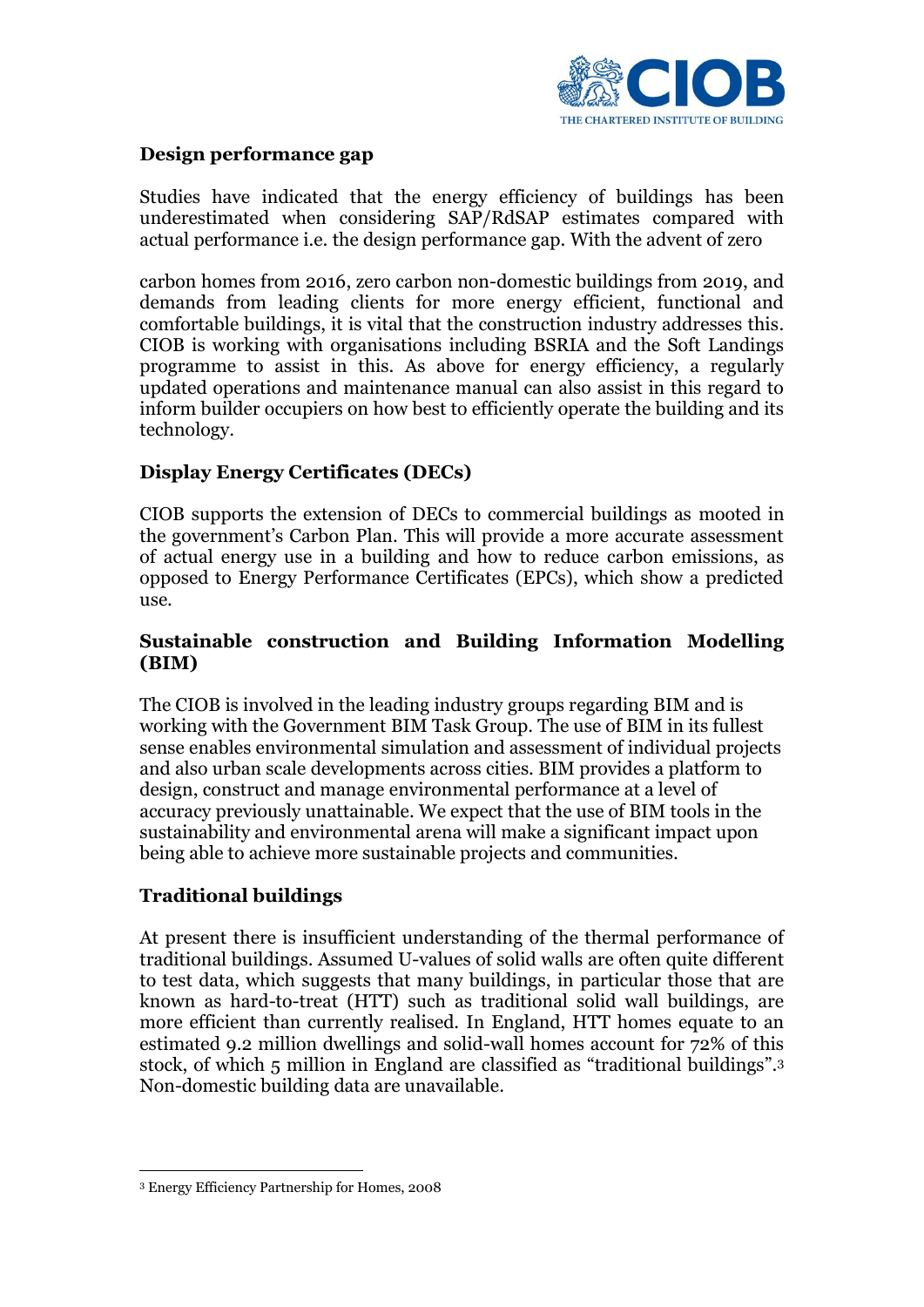

Common retrofit and refurbishment solutions may not always provide the most cost-effective or energy efficient measures for HTT buildings. For example research has indicated that, rather than replace existing widows with new UPVC double-glazed units, secondary glazing can instead be installed to leave the original window intact, retain embodied carbon, and alleviate the cost of a new window.<sup>4</sup>

Traditional buildings have solid walls which breathe. They absorb moisture and this must be allowed to evaporate. Inhibiting this process has the potential to reduce the lifespan of existing building fabric, thus necessitating carbon-generating remedial work and reducing the building's energy efficiency. Wall insulation can also affect the performance of existing building fabric. For example, the installation of internal wall insulation will isolate the original wall from the effects of warm interiors. This will reduce the thermal performance of the original wall and also result in it remaining damp and cold for longer periods of time, thus increasing the risk of frost damage (cryoturbation) and that possibly caused by invasive vegetation (floralturbation). This is further exacerbated if a building is not kept in good external repair.

More information on this can be found in the [Retrofit section of Carbon](http://www.carbonaction2050.com/resources/carbon-hub/action-plan/refurb-retrofit)  [Action 2050.](http://www.carbonaction2050.com/resources/carbon-hub/action-plan/refurb-retrofit)

#### **Waste**

The Strategic Forum for Construction (SFfC) and the Waste and Resources Action Programme (WRAP) aimed to halve construction waste to landfill by 2012, based on 2008 benchmarks. However, the latest report from the SFfC indicates an actual increase of 2.58million tonnes (MT) to 12.27MT (+27%) compared to 2009 levels, which is mainly attributable to more soil and stone being landfilled.<sup>5</sup> Excluding excavation, construction and demolition waste has, encouragingly, decreased by 30.4% in the period 2008 to 2010.

Effective waste management begins at the design stage. Well considered design solutions, such as using plasterboard sizes that match up with the height of internal walls and stud partitions, can significantly reduce waste. The role of BIM, alluded to previously, can play a key role here by providing accurate plans that negate wasteful re-working on site. The procurement stage is vital in effective waste management also, such as specifying a reduced amount of packaging, or recycling off-cuts, pallets, timber etc. There are numerous links to carbon reduction with waste, particularly in terms of the construction process and embodied carbon, and it is an area that requires strong leadership and commitment at all levels of construction management.

1 <sup>4</sup> Historic Scotland, *[Improving the thermal performance of traditional windows](http://www.historic-scotland.gov.uk/gcu-technical-_thermal-efficiency-traditional-windows.pdf)* (2008) 5 Strategic Forum for Construction, *[Halving Construction, Demolition and Excavation Waste to](http://www.strategicforum.org.uk/pdf/CD&E-waste-to-landfill-figures2010.pdf)  [Landfill by 2012 compared to 2008](http://www.strategicforum.org.uk/pdf/CD&E-waste-to-landfill-figures2010.pdf)* (2012)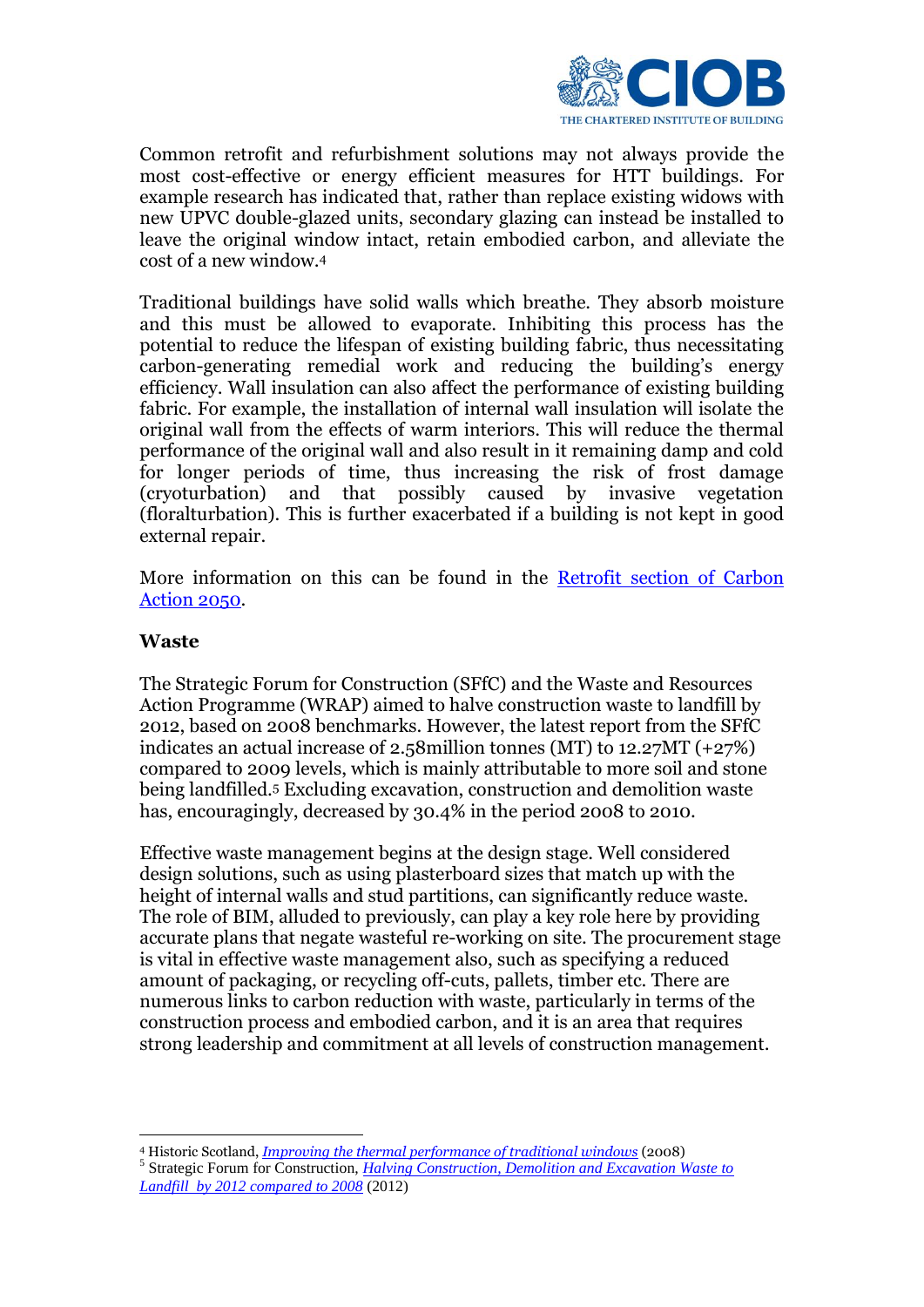

### **Education**

CIOB's revised Education Framework, which forms the basis for all courses that we accredit worldwide, ensures that the theme of sustainable construction runs through all parts of a course, as opposed to being a topic contained entirely within a specific module.

More information on this can be found in the [Skills and Education](http://www.carbonaction2050.com/resources/carbon-hub/action-plan/skills-education) section of [Carbon Action 2050.](http://www.carbonaction2050.com/resources/carbon-hub/action-plan/skills-education)

#### **Green Deal**

#### **Overview**

CIOB wholly supports the government's commitment to energy efficiency and job creating initiatives through the Green Deal, as it has the potential to transform the energy efficiency of the UK's building stock, assist in eliminating fuel poverty, and contribute to a successful and world-leading construction industry and low carbon economy. However, there are a number of issues that require addressing if the Green Deal is to succeed on these levels. Indeed, DECC's own Impact Assessment highlights a drop-off in insulation upgrades as a result of the Green Deal and ECO, meaning lost carbon savings and lost financial savings for consumers.

In order to protect the reputation of Green Deal, and to prevent the safeguards being built into it from being undermined by the use of unregulated contractors and sub-contractors, it is essential that all ancillary works are carried out by TrustMark (or a similar quality mark) registered firms.

#### **Incentives and regulation**

We are concerned that the Green Deal in its current form offers no real structural or permanent incentive(s) for consumers to install energy efficiency measures at their properties. The cashback scheme, despite the fact it will run its course, is welcome and of course the lack of an upfront cost is an obvious benefit to the Green Deal, but the fact remains that energy companies are struggling to even give away free (or, in some cases, incentivised) insulation, and that research from both DECC and others has shown that there are still notable numbers of consumers who lack the knowledge and/or motivation to make their property more energy efficient.

On the reverse to this, there also appear to be few regulatory mechanisms in place to guide the Green Deal into position. For example, the use of Building Regulations that link to the Green Deal in terms of consequential improvements when carrying out other works on properties could quicken the pace of change to the UK's existing building stock, though we now understand this proposal has been dropped. We recognise that regulatory burdens are a real concern, but the Green Deal is an opportunity to guarantee that the